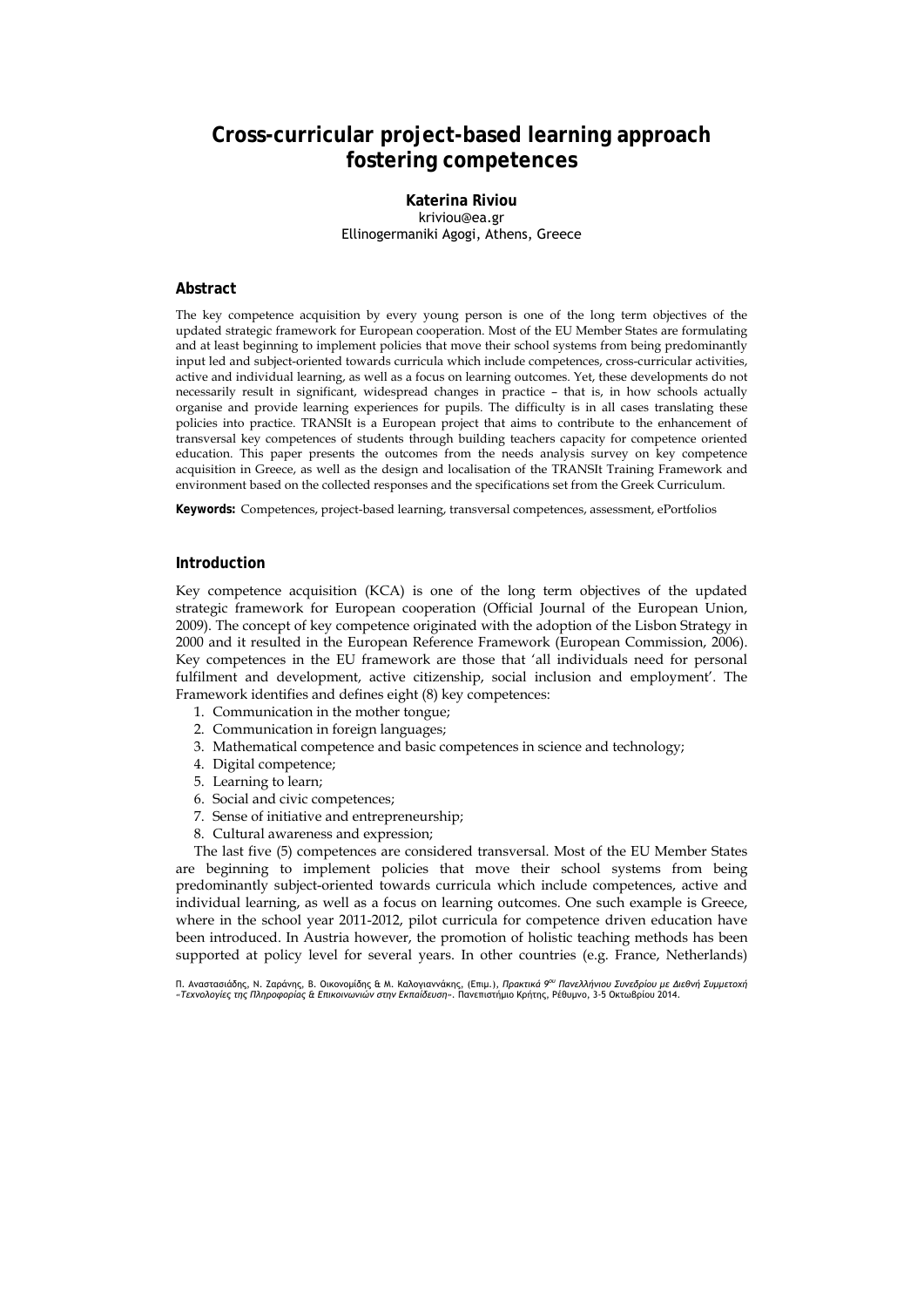innovative policies are already embedded in national strategy documents and in some cases these have already led to major structural changes, such as the introduction of new qualifications frameworks or the reform of the curriculum around the Key Competences (European Commission, 2009a). In general, there are a variety of different models of competences in European countries (European Commission/EACEA/Eurydice, 2012).

Yet, these developments do not necessarily result in significant, widespread changes in practice – that is, in how schools actually organise and provide learning experiences for pupils. The difficulty is in all cases translating these policies into practice. One of the core problems for the effective implementation of the above policies is the lack of initial education and training, as well as systematic support of teachers. One more obstacle regarding KCA is the lack of effective assessment practices. Assessment of competence is one of the vehicles that can be used to support teachers in making this paradigm shift (Black & William, 1998). This places new demands on the competences of teachers and trainers and therefore on the structure and content of initial and continuing teacher education (European Commission, 2009b). "TRANSIt - TRANSversal key competences for lifelong learning: TraIning teachers in competence based education" approach aims to support teachers at bridging the gap between policy and practice on a European scale.

In this paper we present the overall aims and methodological approach of the "TRANSIt" project, the current state of Competence-Based Learning (CBL) policy and practice in Greece, the results from the needs analysis study in Greece, as well as the design and localisation of the TRANSIt Training Framework and Environment based on the collected responses and the specifications set from the Greek Curriculum, with the goal to deliver an effective training programme for teachers.

## **TRANSIt project**

The aim of "TRANSIt" project is to have a positive impact on the development of students' competencies by building teachers capacity, in line with the EU objectives; thus prioritising the improvement and quality of teacher education to have a direct effect upon levels of students KCA (Official Journal of the European Union, 2007). To achieve this, a pilot teachers training methodology is developed on the didactics and e-assessment of key transversal competences. The methods of the project are founded on a holistic view of students learning, going beyond subject boundaries and finding application in a wide spectrum of curriculum subjects. The TRANSIt approach contributes to the development of creativity, intercultural and multilingual competences, social development, and "learning to learn" competences. TRANSIt aims to contribute towards the improvement of the quality of competence education by improving teachers' awareness and professional skills regarding the didactics and e-assessment of the key competences with the use of ePortfolios, and supporting them to bring European and national policies into practice.

The overall approach taken towards delivery of the training is based on the methodological principles of participatory design with the user groups in the development of the training framework. To this end, stakeholders' needs analysis was performed in order to identify the obstacles in the process of introducing new approaches in teaching practice and to identify enablers that will effectively support such interventions. The training programme includes cycles of school - centered activities aimed at getting teachers feedback about their experiences gained in the classroom during the implementation of the proposed activities.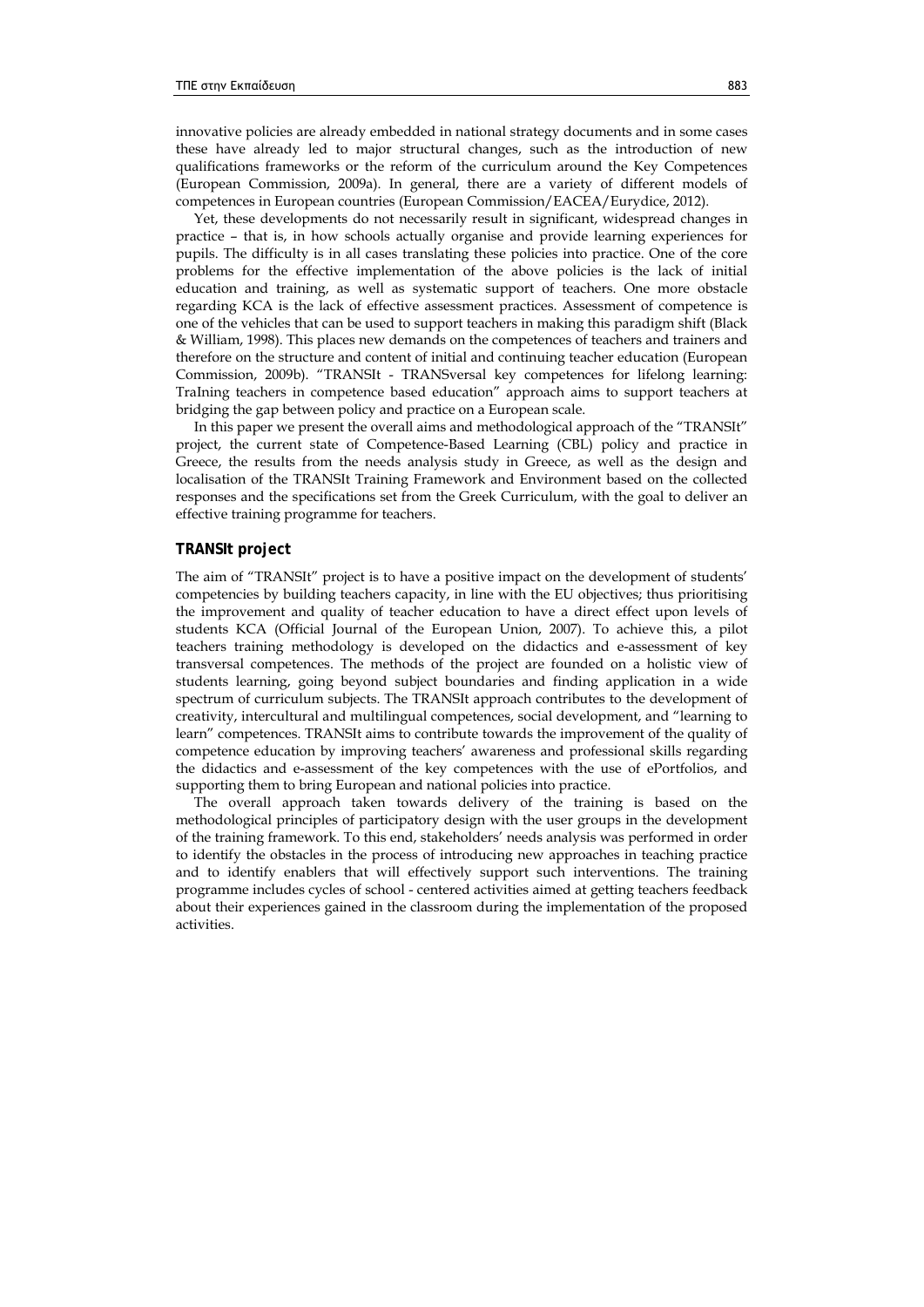# **Current state of Competence-Based Learning in Greece**

In this section we focus on specific aspects about current policy and practice regarding Competence Based Learning (CBL) activities in Greece. CBL activities are defined here as educational activities aimed to students' KCA. First, we give an overview of the features from the educational system that may have an impact in current practice of CBL. Then, we explain the results of the needs analysis.

# *Policy*

The method by which competences have been introduced in the education system varies among countries. Some have introduced these approaches through adaptations of the curriculum, whilst others have done it through legislative change (Gordon et al., 2009). Greece is such an example, where in the school year 2011-2012, pilot curricula for competence driven education based on the National Life Long Learning Strategies for the 'New School' of the Greek Ministry of Education, Life Long Learning and Religious Affairs have been introduced (http://dschool.edu.gr/).

# *Needs analysis of Competence-Based Learning from teachers in Greece*

This section aims to present the feedback provided by the target groups of the project from Greece (teachers (in-service, pre-service), teacher trainers, educational policy makers) in the online survey. LimeSurvey was used for the online Greek questionnaire aimed at identifying the profiles of the possible participants in TRANSIt training activities, the current implementation of competence-based didactics and assessment, as well as participants training needs. The link for the survey was made available through the etwinning mailing list by the National Contact Service, CTI Diophantus. In the survey 648 responses were collected. The survey is analytically presented in Riviou & Sotiriou (2013).

# **User profile**

From the participants, 196 (30%) were men and 452 (70%) women with the majority in the age range of 41 to 51 years old. Respondents are mostly teachers in secondary education (74,80%) and primary education (48,60%). The next group of participants with highest representation are School leaders (11%), Teachers' trainers (10,40%), Pre-service Teachers with percentage of 3,60%, Curriculum developers and Educational Policy Makers (1%), each, whereas other roles were 3,40%. The majority of respondents have a more than 15 years' experience in their profession. Regarding usage of ICT, the highest percentage defines themselves to be "Enthusiastic on the use of ICT" (56,64%), while those claiming to have taken part in continuing professional development (CPD) activities on the theme of competence acquisition was (55,25%). There is a wide and varied spectrum of training activities, mostly around technology enhanced learning; Level 1 "In-Service Training of Primary and Secondary School Teachers on Information and Communication Technology (ICT). Basic Skills in Education", Level 2 "Teachers' Training in the Use and the Exploitation of ICT in the Educational Teaching Process", use of Web2.0/social media tools, training for implementing projects, and creative drama activities/creativity techniques.

# **Current implementation of didactics and assessment of key competences**

Throughout the survey, participants reflected on their own competence on teaching and assessing transversal key competences. Participants feel most confident about teaching digital competence (49%). Additionally, a great percentage of participants mention the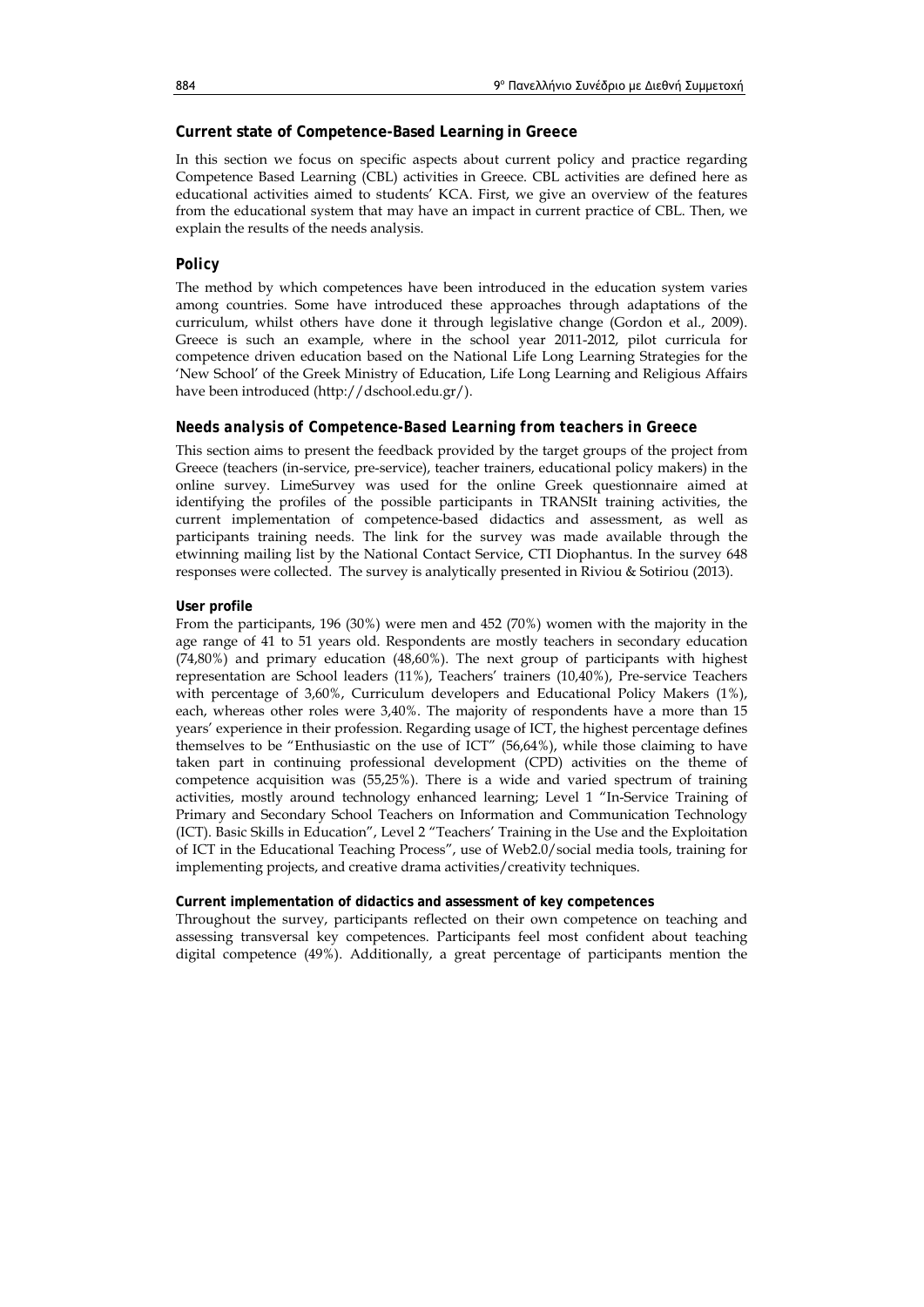collaboration with colleagues for the design and implementation of cross-curricular projects, as crucial factor. Regarding the assessment tools/methods that teachers mostly use ePortfolios and Rubrics have the lowest levels of use with percentages of 57% and 52% respectively. In general, teachers report a lack of knowledge about competence-based assessment techniques. This means that teachers mostly perform concept-based evaluation.

## **Limitations of school practice/Curriculum opportunities for applying CBL**

Participants spot several constraints to the systematic implementation of transversal CBL activities. They feel their working schedule doesn't allow for the educational innovation they would like, the most frequent answer being time constraints. The low availability of resources and a very limited flexibility to use them has also been mentioned among the biggest barriers encountered. Given the constraints, participants identified enablers to the implementation of CBL activities. As participants indicated CBL is usually implemented in the classroom and not in extra-curricular activities. A percentage of 23,55% indicates that CBL is usually implemented by running projects with their students.

#### **Training needs**

Data collected on training needs is consistent with the current implementation of CBL. The most important item is "Didactics and teaching methods" and most particularly regarding the themes applied throughout competences: critical thinking, creativity, initiative, problem solving, risk assessment, decision taking, and constructive management of feelings. The second most required training need is competence-based assessment. Participants are particularly interested in learning about specific tools to assess competences.

Regarding the activities/methods to be incorporated in training workshops, participants expressed their high interest primarily for Demonstrations of tools and instruments (60,80%), Practical assignments (56,20%) and then Examples of good practices (53,90%), demonstrating the need to undertake hands-on training.

# **TRANSIt Training Framework**

The *TRANSIt Teacher Competency Framework* defines the criteria from which it will be possible for a teacher to determine how competent they are in didactics and e-assessment of transversal key competences (using rubrics). A competence framework is a model that broadly defines the blueprint for 'excellent' performance within an organisation or sector. The frameworks that influenced its design were the UNESCO ICT Competency Framework for Teachers (United Nations 2011) and the Western Australia Teacher Competency Framework (Western Australia, Department of Education, 2009). The TRANSIt Competency Framework comprises of four dimensions and three stages. The four dimensions are:

- 1. Facilitating Student Learning
- 2. Assessing and Reporting Student Learning Outcomes
- 3. Engaging in Continuing Professional Development
- 4. Establishing Partnerships and Collaborations.

Each dimension describes the generic characteristics of teachers' work that are central to their professional effectiveness. Within these dimensions are indicators of effective practice, which are competency-related professional actions.

Competency standards are concerned with application of professional knowledge and skills within the workplace and are underpinned by teachers' professional values. Each competency standard is a statement of the level of competency a teacher exhibits for that dimension. In the TRANSIt Training Framework there is a qualitative scale for every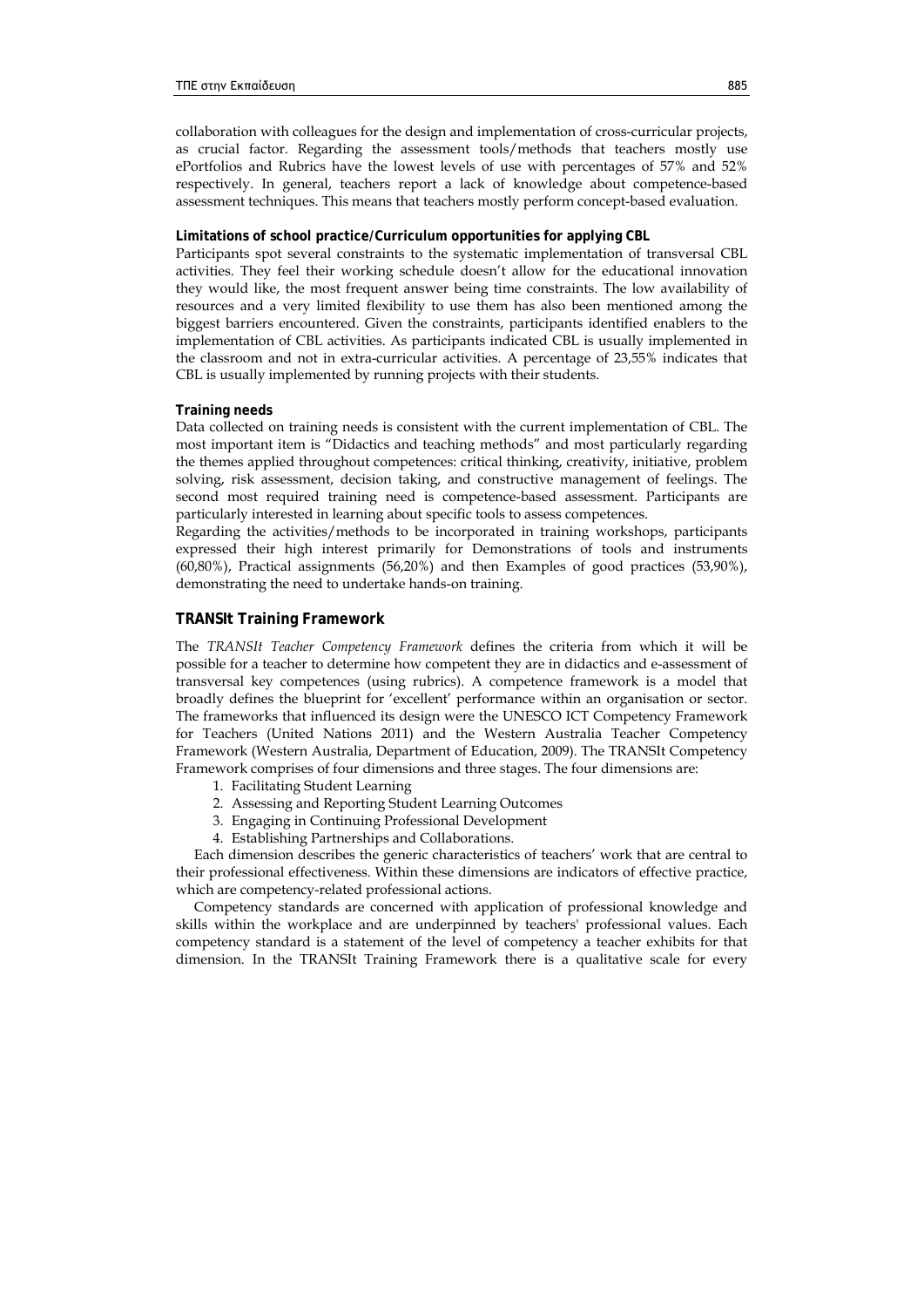competence. Professional excellence in the context of competence-based learning involves teachers engaging in all dimensions.

Each stage identifies standards in the use of skills, knowledge and attitudes/values according to the dimension being used by the teacher. These elements are interrelated in the way teachers operate in their day-to-day teaching in classrooms. The framework is designed with each stage requiring more complex standards of attainment. The work and activities of teachers at any given time helps them identify the competence stage they are at. This framework views teachers' work as a continuum of practice. Teachers at any stage in their career may operate in different stages or parts of all stages. As teachers identify areas for improvement in particular competencies, it is recommended that they seek CPD to address a specific competency or part of a competency, visiting the respective areas of the TRANSIt training course.

Moreover, based on the needs analysis survey the TRANSIt Training Framework has been designed in a modular format, so that it can be localised. The approach is inspired by constructivist methodologies. Teachers taking the course or course modules will be handled as learners participating in authentic learning activities; also creating and using e-Portfolios as part of their learning process. This is supported by the tools and features of the TRANSIt learning environment. A combination of open source tools has been chosen; Moodle for delivering the TRANSIt training resources (Fig. 1) and Mahara as eportfolio tool. In addition, collaboration is supported as teachers have access to the Open Discovery Space (ODS) portal to access and publish learning resources and competence based learning scenarios created in the course of the TRANSIt program.



**Figure 1. TRANSIt training environment (http://transit.cti.gr/moodle/)** 

The TRANSIt approach towards supporting teachers in designing learning scenarios is to provide exemplar templates or descriptions which can be shared, re-used and adapted to different contexts. Below follows the description of the project-based learning template, that is suggested to be used, as well as the assessment procedure.

# *The project-based learning template*

Competence based learning requires an approach to education that differs from the traditional approaches to teaching. The emphasis is to a lesser extent on transferring knowledge. In competence based education one tends to think of powerful or rich learning environments that enable students to engage in meaningful learning processes. According to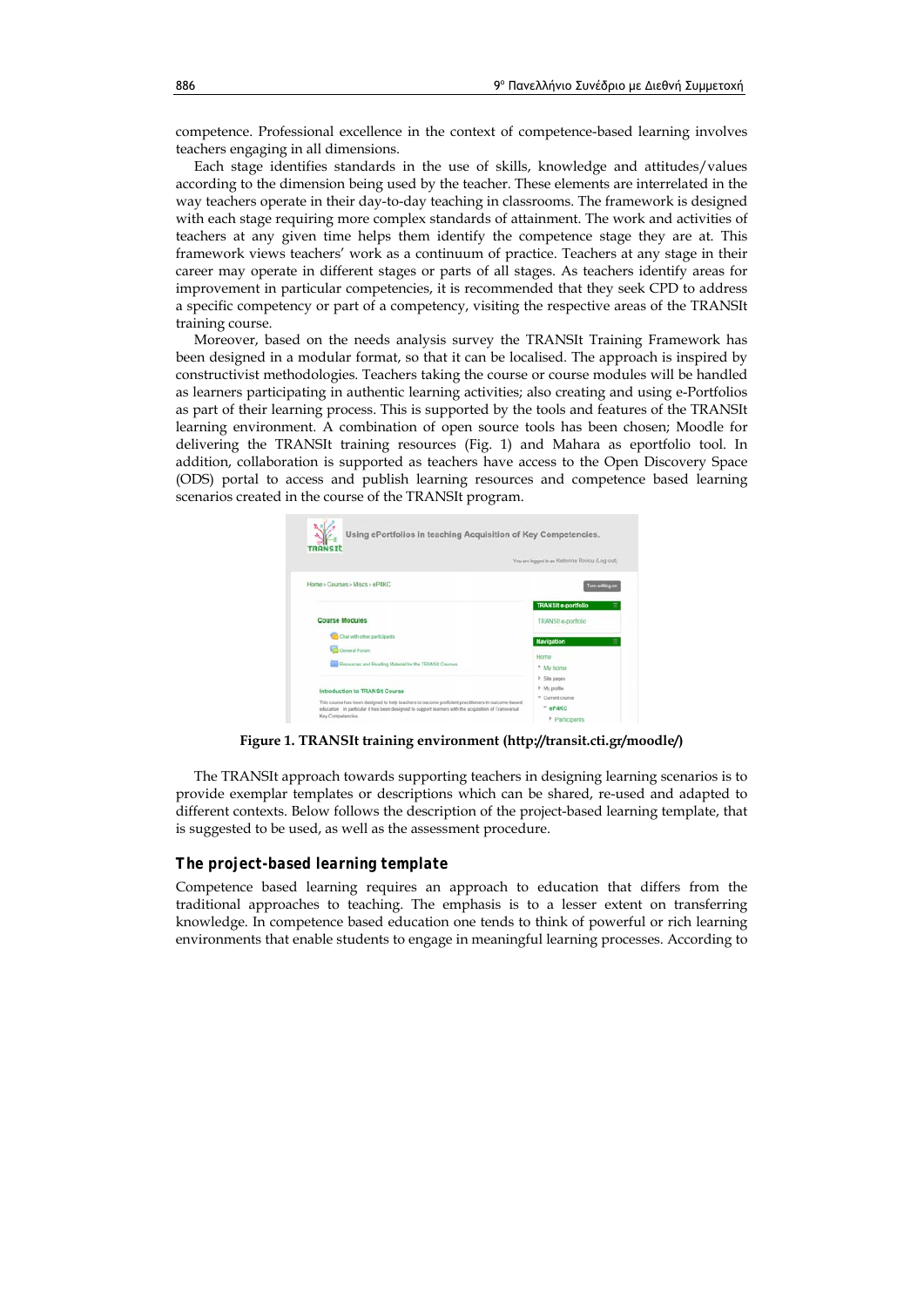our interpretation of CBL the ideal teaching approaches are project based learning or experiential learning combined with authentic means of assessment.

In the context of COSMOS and ODS projects, with an aim to support teachers document and exchange their practices, templates have been created for different teaching approaches and pedagogical models, among them the "project-based learning" (Sotiriou, et. al, 2011; Hatzilakos, et. al, 2013). The template has been developed from an analysis of the state-ofthe-art, and more specifically the Learning Activity Reference Model (LARM), so as to ensure maximum consistency with regard to the constituent elements and the metadata needed for indexation. The specific template is slightly adapted, and is suggested to be used by teachers in the context of TRANSIt project (Riviou & Kouroupetroglou, 2014).

#### *The assessment*

Regarding assessment in order to be authentic, TRANSIt proposes the use of eportfolio with a rubrics combination, in two levels, in teachers' training, as well as for the classroom practice. Eportfolios is a means where learners might collect the evidence of their choice in order to demonstrate the achievement of the educational goals and desired competences. Rubrics are suggested for peer and self-assessment. Teachers are trained and supported to use the Mahara eportfolio tool with their students working on projects, e.g. upper secondary school as set by the curriculum (Fig 2).



**Figure 2. Mahara to be used for teachers' training in TRANSIt, as well as students' projects in Upper Secondary School, http://transit.cti.gr/mahara/** 

Mahara may be used by students in order to keep their journals, upload their group meetings, reports, presenting the topic, goals, procedures for collecting and processing data, conclusions and reflection of the group about collaboration between members, as well as any artifacts produced during their implementation of projects towards their final public presentation (film/documentaries, poster, hand-crafts etc.) Rubrics are suggested to be used by teachers for evaluating the teams, as well as students' eportfolios and activities, according with the guidelines set by Matsagouras (2011). Learners need to be informed from the beginning about the goals, the success criteria and standards they need to meet, as well as participate in the formation of these criteria themselves (rubrics).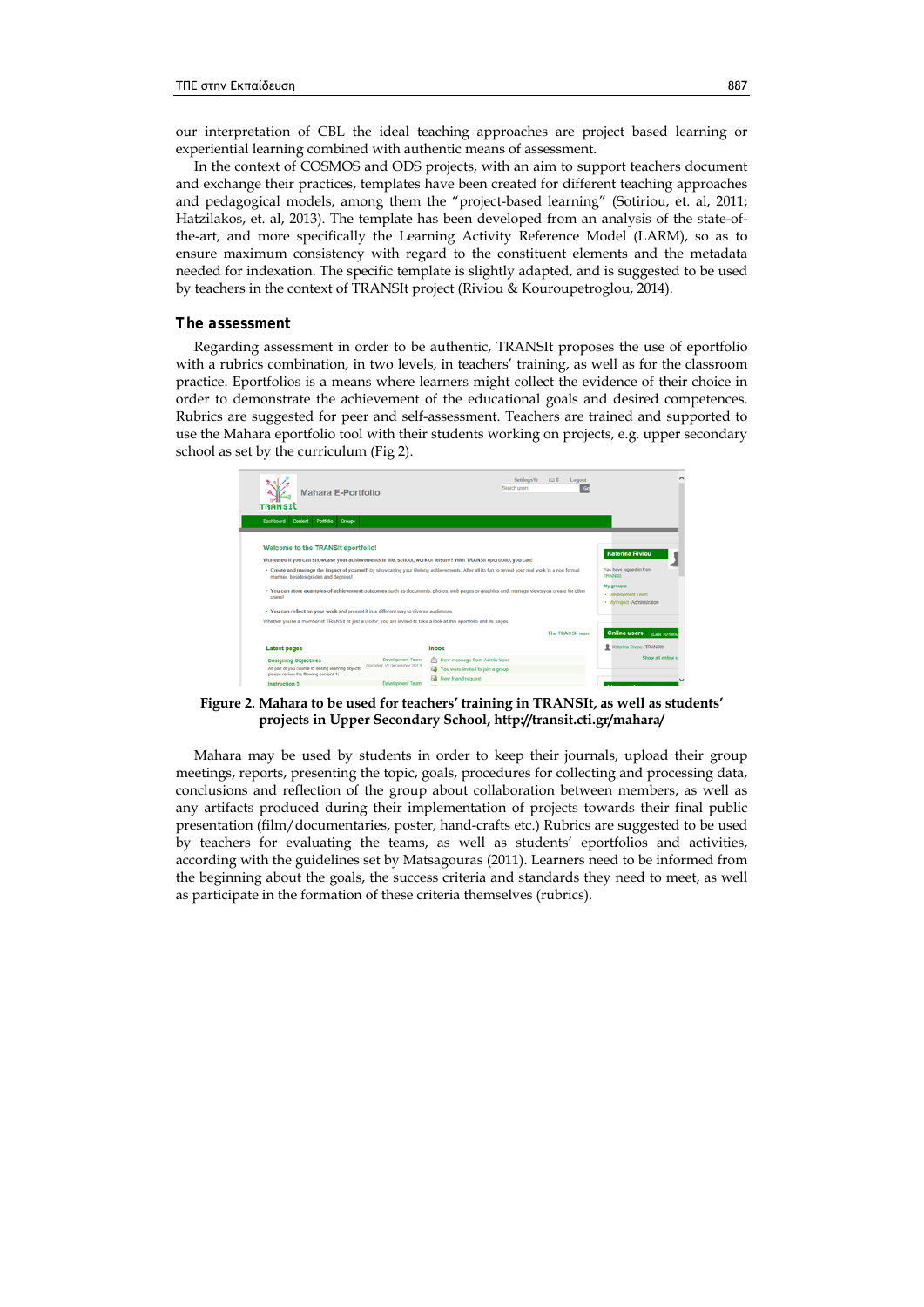# **Conclusion and recommendations**

In general, the EU is prioritising the improvement of the quality of teacher education so as to have a direct effect upon levels of students' acquisition of competences. Therefore, the professional development of teachers and their training is a key requirement for the way forward (European Commission, 2010).

Our needs analysis confirms that, given the limitations imposed by the official curriculum in Greece, teachers are generally motivated to make a paradigm shift towards competence-based teaching. This is indicated by the high percentage (95%) of participants in the needs analysis study that have provided their contact details in order to be informed about the project's training and piloting activities.

The profile of the participants demonstrates that there is a strong interest especially by secondary education teachers to get trained and exchange practices within peer networks and communities of practice. This is aligned with the literature findings that the situation is even worse for teachers of secondary education since their training has not prepared them for the most part for holistic methods and cross-curricular teaching, although primary teachers may have more expertise in multidisciplinary CBL approaches (European Commission, 2009a).

The preference of teachers and head teachers to learn primarily from demonstration of tools and instruments, practical assignments and examples of good practices, demonstrates the need of stakeholders to undertake hands-on training, and that teachers need support in their everyday practice). This can be explained since they probably face difficulties in translating the policy into teaching practice, especially when they don't have the proper underpinnings. Participants also express the need to get trained regarding competence based assessment. TRANSIt training framework and environment designed based on participants' needs and requirements has been presented. TRANSIt environment has been designed with use of open source tools (Moodle, Mahara), as well as the Open Badge Infrastructure, as a mechanism for accrediting teachers in their community. TRANSIt training content includes specific examples/good practices and tries to address the training needs with an emphasis on assessment methods and tools, also by taking into consideration European reports (Redecker, 2013), as well as the national context requirements set by the Greek Curriculum.

The key to effective professional development is finding a way to organise qualified teachers, so they can collaborate with their colleagues. Collaboration and exchange of practices needs to be encouraged through training, let alone since participants refer to the benefits of collaboration with colleagues. TRANSIt has created a respective community of practice, where teachers are able to exchange and co-create their cross-curricular educational scenarios on the ODS portal: "TraIning teachers in competence based education: TRANSIt". All interested stakeholders are kindly invited to register and have access to the crosscurricular scenarios designed by peers.

The impact of the TRANSIt training materials will be assessed by authentic assessment methods analysing qualitative and quantitative characteristics of user-generated open educational resources (OER) content uploaded in the TRANSIt e-portfolios environment.

# **Acknowledgement**

The TRANSIt: TRANSversal key competences for lifelong learning: TraIning teachers in competence based education project (528005-LLP-1-2012-1-GR-COMENIUS-CMP) [www.transit-project.eu] has been funded with support from the European Commission.